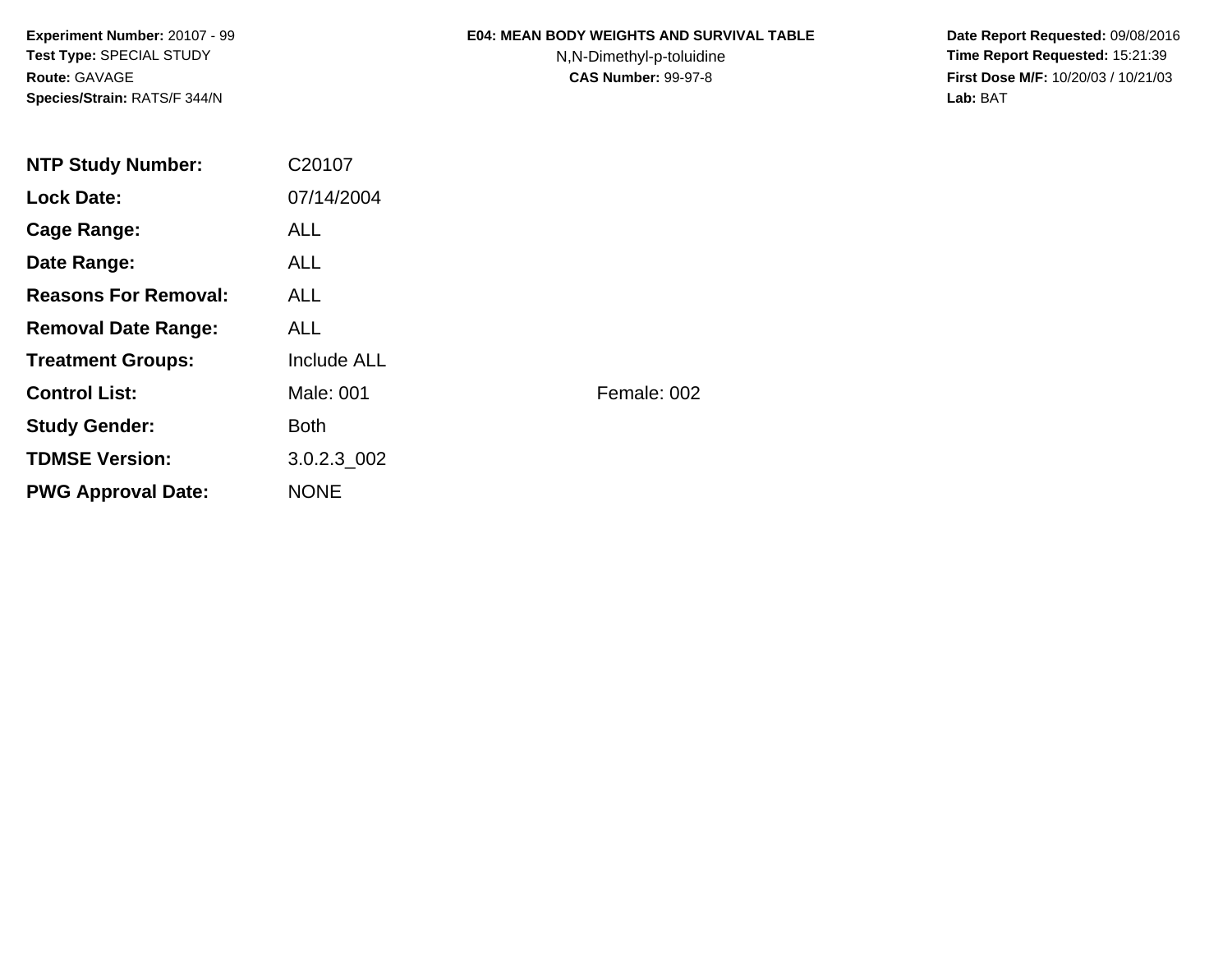### **Experiment Number:** 20107 - 99**Test Type:** SPECIAL STUDY**Route:** GAVAGE**Species/Strain:** RATS/F 344/N

### **E04: MEAN BODY WEIGHTS AND SURVIVAL TABLE**

# N,N-Dimethyl-p-toluidine

 **Date Report Requested:** 09/08/2016 **Time Report Requested:** 15:21:39 **First Dose M/F:** 10/20/03 / 10/21/03<br>**Lab:** BAT **Lab:** BAT

**MALE**

| <b>DAY</b> | 0 MG/KG | 62.5 MG/KG |       |                        | <b>125 MG/KG</b> |       |                        | <b>250 MG/KG</b> |                     |                  | <b>500 MG/KG</b> |       |                  | <b>1000 MG/KG</b> |       |                 |    |
|------------|---------|------------|-------|------------------------|------------------|-------|------------------------|------------------|---------------------|------------------|------------------|-------|------------------|-------------------|-------|-----------------|----|
|            | WT(G)   | N          | WT(G) | %<br>OF<br><b>CNTL</b> | N                | WT(G) | %<br>OF<br><b>CNTL</b> | N                | WT(G)               | %<br><b>CNTL</b> | N                | WT(G) | ℅<br><b>CNTL</b> | N                 | WT(G) | %<br>OF<br>CNTL | N  |
|            | 100.1   | 10         | 99.5  | 99.4                   | 10               | 98.9  | 98.8                   | 10               | 100.4               | 100.3            | 10               | 99.5  | 99.5             | 10                | 97.8  | 97.7            | 10 |
| đ          | 117.2   | 10         | 111.7 | 95.3                   | 10               | 108.1 | 92.3                   | 10               | 103.2               | 88.1             | 10               | 94.3  | 80.5             | 8                 |       |                 |    |
| 12         | 159.0   | 10         | 147.5 | 92.7                   | 10               | 141.4 | 88.9                   | 10               | 133.2               | 83.8             | 10               | 120.8 | 75.9             | 8                 |       |                 |    |
| 19         | 190.7   | 10         | 176.9 | 92.8                   | 10               | 171.3 | 89.8                   | 10               | 163.4               | 85.6             | 10               | 145.9 | 76.5             | 8                 |       |                 |    |
|            |         |            |       |                        |                  |       |                        |                  | *** END OF MALE *** |                  |                  |       |                  |                   |       |                 |    |